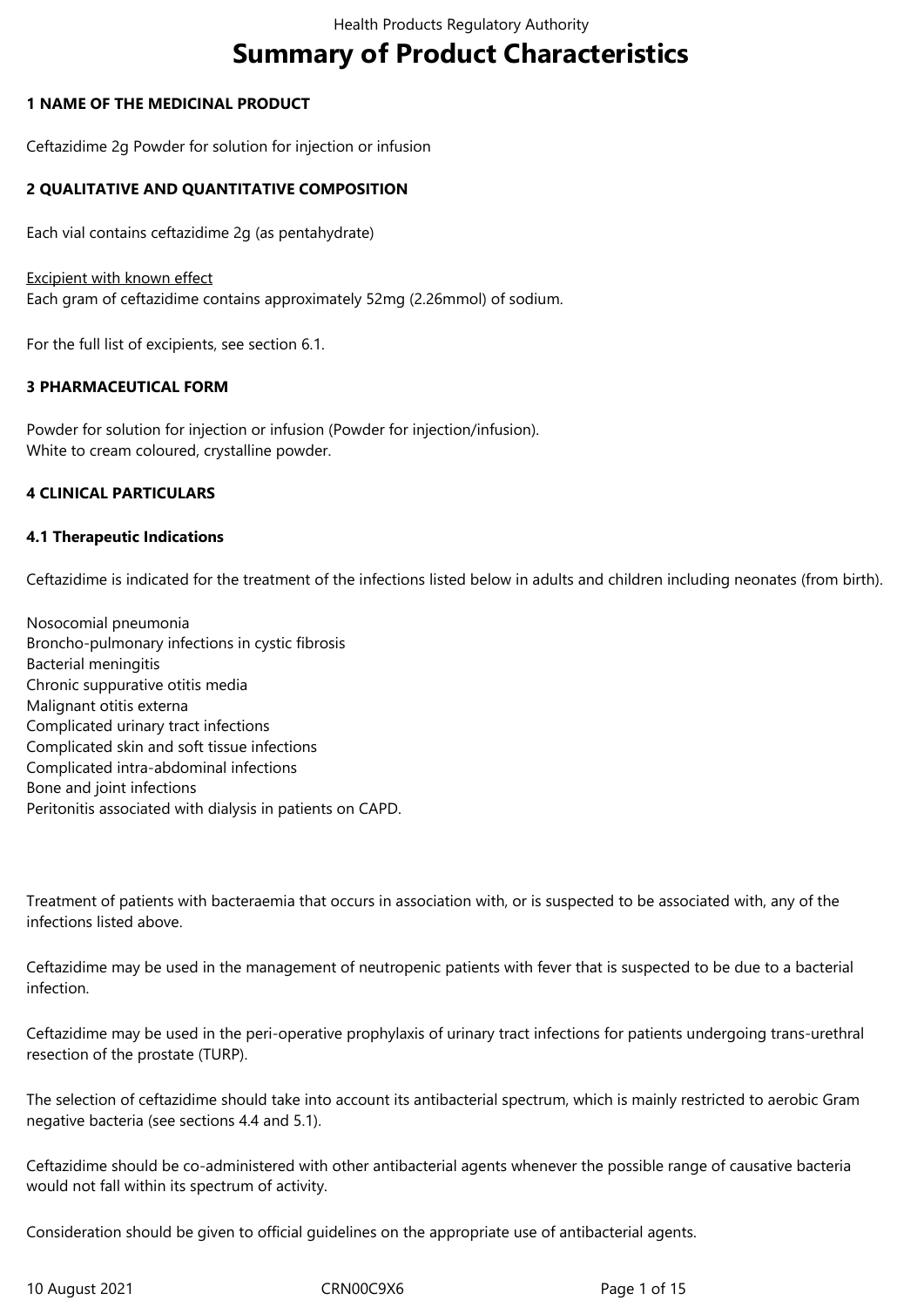# **4.2 Posology and method of administration**

# Posology

# Table 1: Adults and children  $\geq 40$  kg

| <b>Intermittent Administration</b>                                                                                                                                                                |                                                                           |  |
|---------------------------------------------------------------------------------------------------------------------------------------------------------------------------------------------------|---------------------------------------------------------------------------|--|
| Infection                                                                                                                                                                                         | Dose to be administered                                                   |  |
| Broncho-pulmonary infections in cystic fibrosis                                                                                                                                                   | 100 to 150 mg/kg/day every 8 h, maximum 9 g per<br>day1                   |  |
| Febrile neutropenia                                                                                                                                                                               |                                                                           |  |
| Nosocomial pneumonia                                                                                                                                                                              | 2 g every 8 h                                                             |  |
| Bacterial meningitis                                                                                                                                                                              |                                                                           |  |
| Bacteraemia*                                                                                                                                                                                      |                                                                           |  |
| Bone and joint infections                                                                                                                                                                         | 1-2 $q$ every 8 h                                                         |  |
| Complicated skin and soft tissue infections                                                                                                                                                       |                                                                           |  |
| Complicated intra-abdominal infections                                                                                                                                                            |                                                                           |  |
| Peritonitis associated with dialysis in patients on CAPD                                                                                                                                          |                                                                           |  |
| Complicated urinary tract infections                                                                                                                                                              | 1-2 g every 8 h or 12 h                                                   |  |
| Peri-operative prophylaxis for transuretheral resection of prostate (TURP)                                                                                                                        | 1 g at induction of anaesthesia,<br>and a second dose at catheter removal |  |
| Chronic suppurative otitis media                                                                                                                                                                  |                                                                           |  |
| Malignant otitis externa                                                                                                                                                                          | 1 g to 2 g every 8h                                                       |  |
| Continuous Infusion                                                                                                                                                                               |                                                                           |  |
| Infection                                                                                                                                                                                         | Dose to be administered                                                   |  |
| Febrile neutropenia                                                                                                                                                                               |                                                                           |  |
| Nosocomial pneumonia                                                                                                                                                                              | Loading dose of 2 g followed by a continuous                              |  |
| Broncho-pulmonary infections in cystic fibrosis                                                                                                                                                   | infusion of 4 to 6 g every 24 h1                                          |  |
| <b>Bacterial meningitis</b>                                                                                                                                                                       |                                                                           |  |
| Bacteraemia*                                                                                                                                                                                      |                                                                           |  |
| Bone and joint infections                                                                                                                                                                         |                                                                           |  |
| Complicated skin and soft tissue infections                                                                                                                                                       |                                                                           |  |
| Complicated intra-abdominal infections                                                                                                                                                            |                                                                           |  |
| Peritonitis associated with dialysis in patients on CAPD                                                                                                                                          |                                                                           |  |
| 1 In adults with normal renal function 9 g/day has been used without adverse effects.<br>* When associated with, or suspected to be associated with, any of the infections listed in section 4.1. |                                                                           |  |

Table 2: Children < 40 kg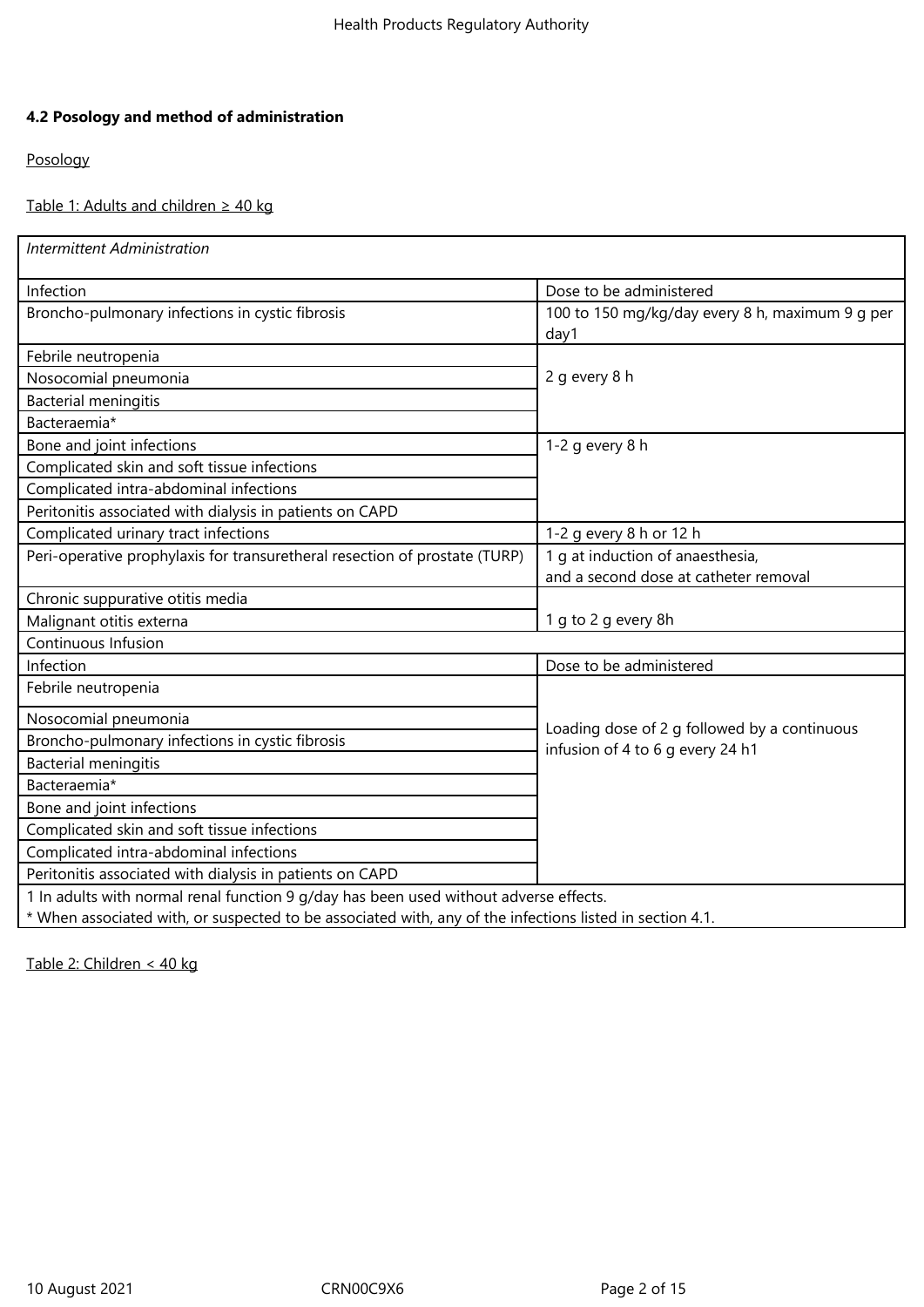| <b>Health Products Regulatory Authority</b> |  |
|---------------------------------------------|--|
|---------------------------------------------|--|

|                                       | Infection                   | $\ldots$<br>Usual dose                                                            |
|---------------------------------------|-----------------------------|-----------------------------------------------------------------------------------|
|                                       |                             |                                                                                   |
| Infants and                           |                             |                                                                                   |
| toddlers> 2                           |                             |                                                                                   |
| months and                            |                             |                                                                                   |
| children $< 40$                       |                             |                                                                                   |
| kg                                    |                             |                                                                                   |
| <b>Intermittent</b><br>Administration |                             |                                                                                   |
|                                       | Complicated                 | 100-150 mg/kg/day in three divided doses, maximum 6 g/day                         |
|                                       | urinary tract               |                                                                                   |
|                                       | infections                  |                                                                                   |
|                                       | Chronic                     |                                                                                   |
|                                       | suppurative                 |                                                                                   |
|                                       | otitis media                |                                                                                   |
|                                       | Malignant                   |                                                                                   |
|                                       | otitis externa              |                                                                                   |
|                                       | Neutropenic                 | 150 mg/kg/day in three divided doses, maximum 6 g/day                             |
|                                       | children                    |                                                                                   |
|                                       | Broncho-pul                 |                                                                                   |
|                                       | monary                      |                                                                                   |
|                                       | infections in               |                                                                                   |
|                                       | cystic fibrosis             |                                                                                   |
|                                       | <b>Bacterial</b>            |                                                                                   |
|                                       | meningitis                  |                                                                                   |
|                                       | Bacteraemia*                |                                                                                   |
|                                       | Bone and                    | 100-150 mg/kg/day in three divided doses, maximum 6 g/day                         |
|                                       | joint                       |                                                                                   |
|                                       | infections                  |                                                                                   |
|                                       | Complicated                 |                                                                                   |
|                                       | skin and soft               |                                                                                   |
|                                       | tissue                      |                                                                                   |
|                                       | infections                  |                                                                                   |
|                                       | Complicated<br>intra-abdomi |                                                                                   |
|                                       | nal infections              |                                                                                   |
|                                       | Peritonitis                 |                                                                                   |
|                                       | associated                  |                                                                                   |
|                                       | with dialysis               |                                                                                   |
|                                       | in patients                 |                                                                                   |
|                                       | on CAPD                     |                                                                                   |
| Continuous                            |                             |                                                                                   |
| <b>Infusion</b>                       |                             |                                                                                   |
|                                       |                             |                                                                                   |
|                                       | Febrile                     | Loading dose of 60-100 mg/kg followed by a continuous infusion 100-200 mg/kg/day, |
|                                       | neutropenia                 | maximum 6 g/day                                                                   |
|                                       | Nosocomial                  |                                                                                   |
|                                       | pneumonia                   |                                                                                   |
|                                       | Broncho-pul                 |                                                                                   |
|                                       | monary                      |                                                                                   |
|                                       | infections in               |                                                                                   |
|                                       | cystic fibrosis             |                                                                                   |
|                                       | <b>Bacterial</b>            |                                                                                   |
|                                       | meningitis<br>Bacteraemia*  |                                                                                   |
|                                       |                             |                                                                                   |
|                                       | Bone and<br>joint           |                                                                                   |
|                                       | infections                  |                                                                                   |
|                                       |                             |                                                                                   |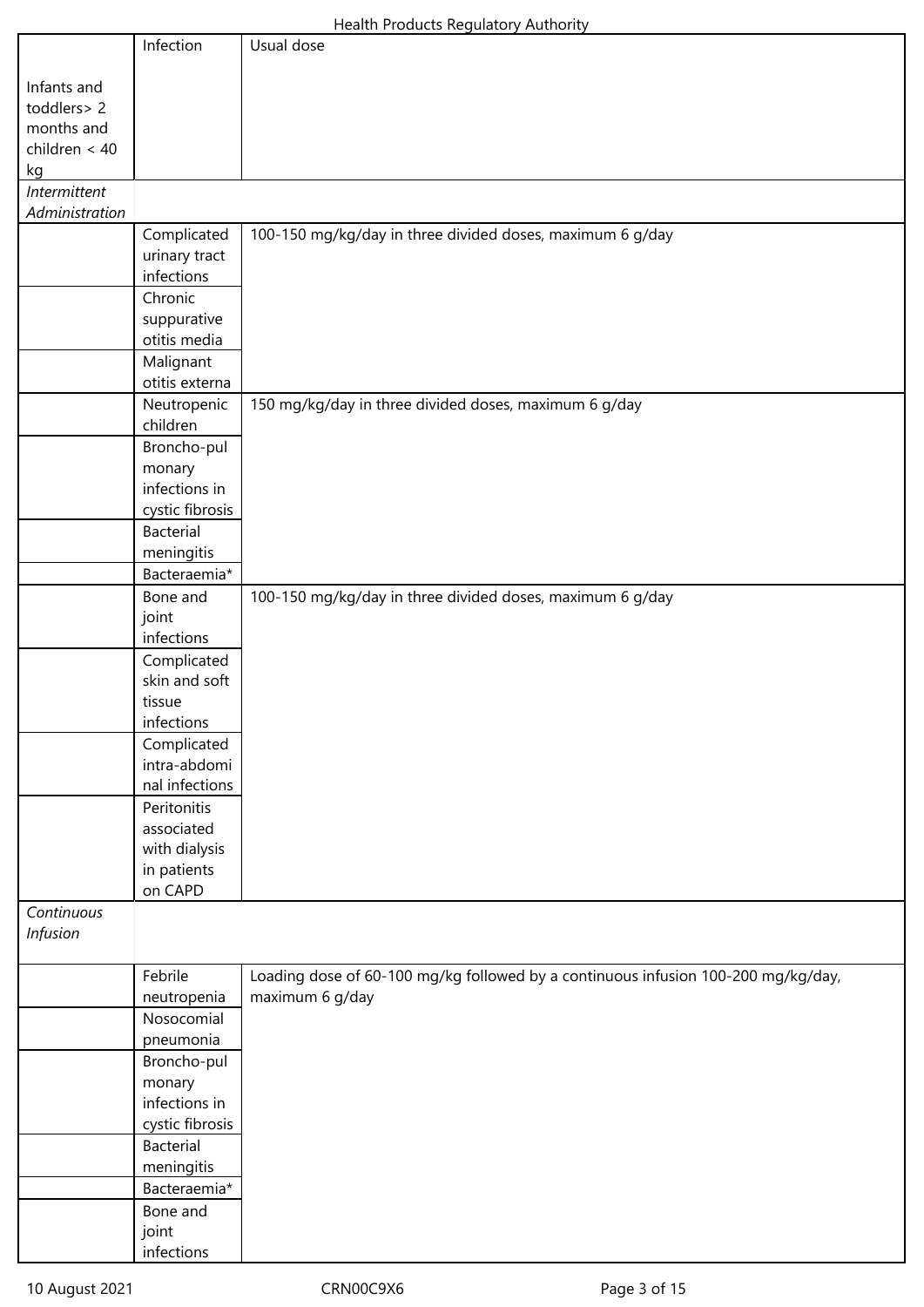| Health Products Regulatory Authority |
|--------------------------------------|
|--------------------------------------|

|                  | Complicated    |                                                                                                                          |
|------------------|----------------|--------------------------------------------------------------------------------------------------------------------------|
|                  | skin and soft  |                                                                                                                          |
|                  | tissue         |                                                                                                                          |
|                  | infections     |                                                                                                                          |
|                  | Complicated    |                                                                                                                          |
|                  | intra-abdomi   |                                                                                                                          |
|                  | nal infections |                                                                                                                          |
|                  | Peritonitis    |                                                                                                                          |
|                  | associated     |                                                                                                                          |
|                  | with dialysis  |                                                                                                                          |
|                  | in patients    |                                                                                                                          |
|                  | on CAPD        |                                                                                                                          |
| Neonates and     | Infection      | Usual dose                                                                                                               |
| infants $\leq$ 2 |                |                                                                                                                          |
| months           |                |                                                                                                                          |
| Intermittent     |                |                                                                                                                          |
| Administration   |                |                                                                                                                          |
|                  | Most           | 25-60 mg/kg/day in two divided doses1                                                                                    |
|                  | infections     |                                                                                                                          |
|                  |                | 1 In neonates and infants $\leq$ 2 months, the serum half life of ceftazidime can be three to four times that in adults. |
|                  |                | * Where associated with or suspected to be associated with any of the infections listed in section 4.1.                  |

## Paediatric population

The safety and efficacy of Ceftazidime administered as continuous infusion to neonates and infants ≤ 2 months has not been established.

#### Elderly

In view of age related reduced clearance of Ceftazidime in elderly patients, the daily dose should not normally exceed 3 g in those over 80 years of age.

#### Hepatic impairment

Available data do not indicate the need for dose adjustment in mild or moderate liver function impairment. There are no study data in patients with severe hepatic impairment (see also section 5.2). Close clinical monitoring for safety and efficacy is advised.

#### Renal impairment

Ceftazidime is excreted unchanged by the kidneys. Therefore, in patients with impaired renal function, the dosage should be reduced (see also section 4.4).

An initial loading dose of 1 g should be given. Maintenance doses should be based on creatinine clearance:

#### Table 3: Recommended maintenance doses of Ceftazidime in renal impairment – intermittent infusion

#### Adults and children ≥ 40 kg

| Creatinine clearance | Approx. serum creatinine | Recommended unit dose of Ceftazidime (q) | Frequency of dosing (hourly) |
|----------------------|--------------------------|------------------------------------------|------------------------------|
| (ml/min)             | $\mu$ mol/l (mg/dl)      |                                          |                              |
| $50 - 31$            | 150-200                  |                                          | 12                           |
|                      | $(1.7 - 2.3)$            |                                          |                              |
| $30 - 16$            | 200-350                  |                                          | 24                           |
|                      | $(2.3 - 4.0)$            |                                          |                              |
| $15 - 6$             | 350-500                  | 0.5                                      | 24                           |
|                      | $(4.0 - 5.6)$            |                                          |                              |
| < 5                  | >500                     | 0.5                                      | 48                           |
| 10 August 2021       | CRN00C9X6                | Page 4 of 15                             |                              |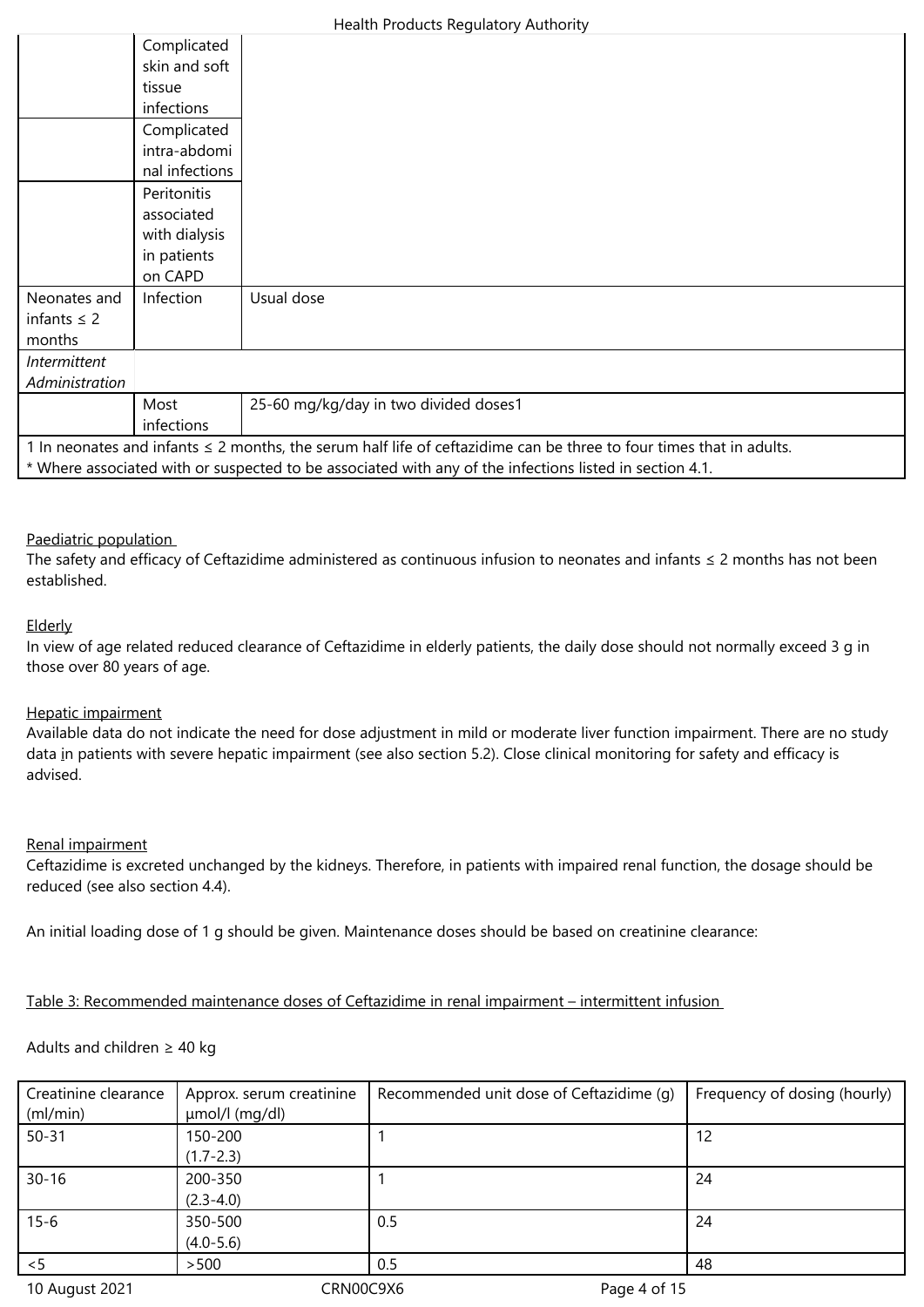$(5.6)$ 

In patients with severe infections the unit dose should be increased by 50% or the dosing frequency increased. In children the creatinine clearance should be adjusted for body surface area or lean body mass.

Children < 40 kg

| Creatinine clearance<br>$(mI/min)**$                                                                                           | Approx. serum creatinine*<br>µmol/l (mg/dl)                                      | Recommended individual dose mg/kg<br>body weight | Frequency of dosing (hourly) |  |  |
|--------------------------------------------------------------------------------------------------------------------------------|----------------------------------------------------------------------------------|--------------------------------------------------|------------------------------|--|--|
| $50 - 31$                                                                                                                      | 150-200                                                                          | 25                                               | 12                           |  |  |
|                                                                                                                                | $(1.7 - 2.3)$                                                                    |                                                  |                              |  |  |
| $30 - 16$                                                                                                                      | 200-350                                                                          | 25                                               | 24                           |  |  |
|                                                                                                                                | $(2.3 - 4.0)$                                                                    |                                                  |                              |  |  |
| $15 - 6$                                                                                                                       | 350-500                                                                          | 12.5                                             | 24                           |  |  |
|                                                                                                                                | $(4.0 - 5.6)$                                                                    |                                                  |                              |  |  |
| < 5                                                                                                                            | > 500                                                                            | 12.5                                             | 48                           |  |  |
|                                                                                                                                | (5.6)                                                                            |                                                  |                              |  |  |
| * The serum creatinine values are quideline values that may not indicate exactly the same degree of reduction for all patients |                                                                                  |                                                  |                              |  |  |
| with reduced renal function.                                                                                                   |                                                                                  |                                                  |                              |  |  |
|                                                                                                                                | ★★ 同じ動い しゅう di la dia di la di la dia dia dia 40 da dia 40 da dia 40 da dia 41 d |                                                  |                              |  |  |

\*\* Estimated based on body surface area, or measured.

#### Close clinical monitoring for safety and efficacy is advised.

## Table 4: Recommended maintenance doses of Ceftazidime in renal impairment – continuous infusion

Adults and children  $\geq 40$  kg

| Creatinine clearance<br>(ml/min) | Approx. serum creatinine<br>µmol/l (mg/dl) | Frequency of dosing (hourly)                         |
|----------------------------------|--------------------------------------------|------------------------------------------------------|
| $50 - 31$                        | 150-200                                    | Loading dose of 2 g followed by 1 g to 3 g /24 hours |
|                                  | $(1.7 - 2.3)$                              |                                                      |
| $30 - 16$                        | 200-350                                    | Loading dose of 2 g followed by 1 g/24 hours         |
|                                  | $(2.3 - 4.0)$                              |                                                      |
| $\leq 15$                        | >350                                       | Not evaluated                                        |
|                                  | ( > 4.0)                                   |                                                      |

Caution is advised in dose selection. Close clinical monitoring for safety and efficacy is advised.

Children < 40 kg

The safety and effectiveness of Ceftazidime administered as continuous infusion in renally impaired children < 40 kg has not been established. Close clinical monitoring for safety and efficacy is advised.

If continuous infusion is used in children with renal impairment, the creatinine clearance should be adjusted for body surface area or lean body mass.

#### **Haemodialysis**

The serum half-life during haemodialysis ranges from 3 to 5 h.

Following each haemodialysis period, the maintenance dose of ceftazidime recommended in the below table should be repeated.

10 August 2021 CRN00C9X6 Page 5 of 15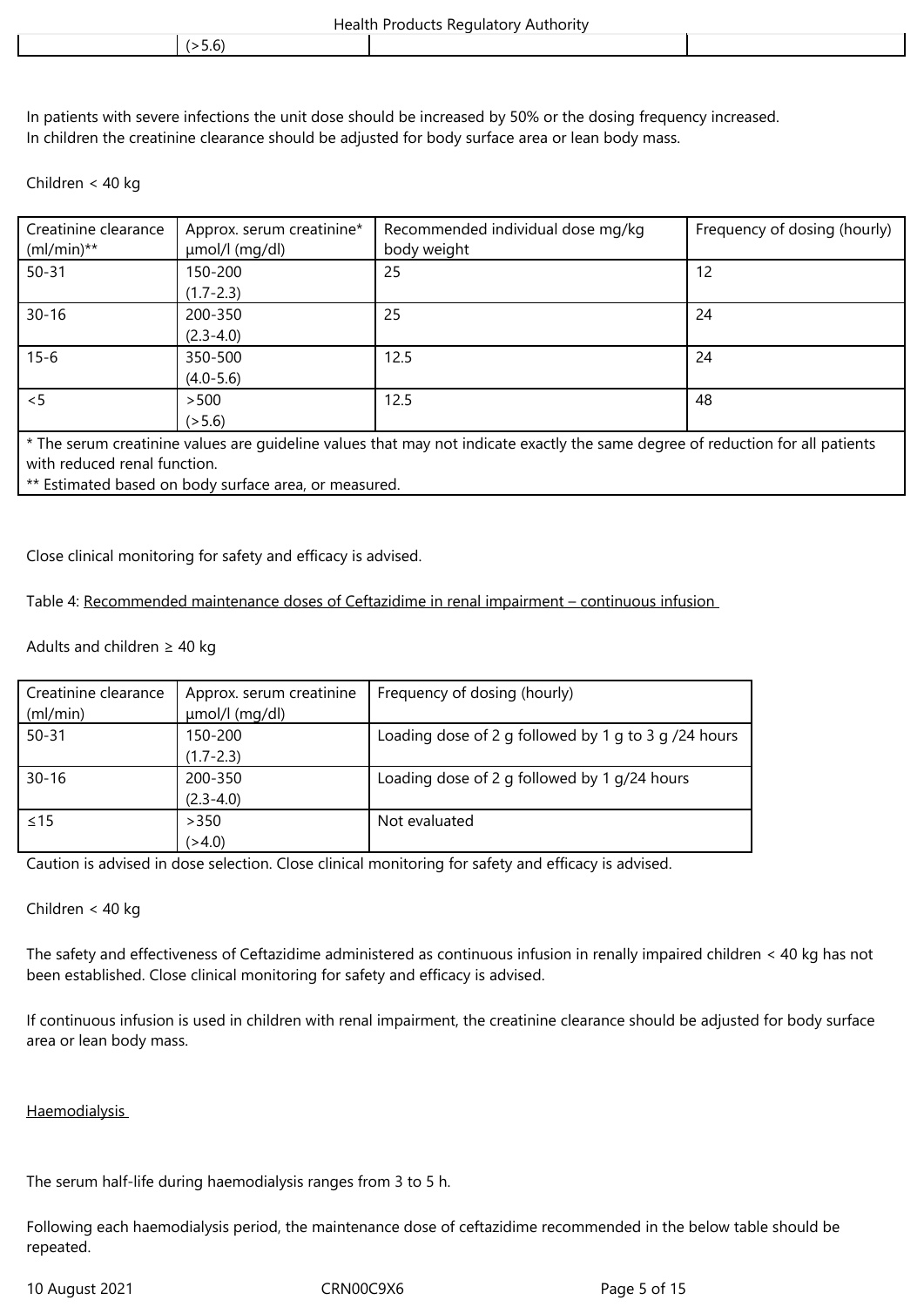## Peritoneal dialysis

Ceftazidime may be used in peritoneal dialysis and continuous ambulatory peritoneal dialysis (CAPD).

In addition to intravenous use, ceftazidime can be incorporated into the dialysis fluid (usually 125 to 250 mg for 2 litres of dialysis solution).

For patients in renal failure on continuous arterio-venous haemodialysis or high-flux haemofiltration in intensive therapy units: 1 g daily either as a single dose or in divided doses. For low-flux haemofiltration, follow the dose recommended under renal impairment.

For patients on veno-venous haemofiltration and veno-venous haemodialysis, follow the dosage recommendations in the tables 5 & 6below.

#### Table 5: Continuous veno-venous haemofiltration dose guidelines

| Residual renal function (creatinine clearance ml/min) |     |                  | Maintenance dose (mg)       |     |
|-------------------------------------------------------|-----|------------------|-----------------------------|-----|
|                                                       |     |                  | for an ultrafiltration rate |     |
|                                                       |     | $(ml/min)$ of 1: |                             |     |
|                                                       | 5   | 16.7             | 33.3                        | 50  |
| 0                                                     | 250 | 250              | 500                         | 500 |
| 5                                                     | 250 | 250              | 500                         | 500 |
| 10                                                    | 250 | 500              | 500                         | 750 |
| 15                                                    | 250 | 500              | 500                         | 750 |
| 20                                                    | 500 | 500              | 500                         | 750 |
| 1 Maintenance dose to be administered every 12 h.     |     |                  |                             |     |

#### Table 6: Continuous veno-venous haemodialysis dose guidelines

| Residual renal function (creatinine clearance in ml/min) |             |                      | Maintenance dose (mg) for a dialysate |                |                 |      |
|----------------------------------------------------------|-------------|----------------------|---------------------------------------|----------------|-----------------|------|
|                                                          |             | in flow rate of 1:   |                                       |                |                 |      |
|                                                          | 1.0 litre/h |                      |                                       |                | 2.0 litre/h     |      |
|                                                          |             | Ultrafiltration rate |                                       |                | Ultrafiltration |      |
|                                                          | (litre/h)   |                      |                                       |                | rate (litres/h) |      |
|                                                          | 0.5         | 1.0                  | 2.0                                   | $\mathbf{0}$ . | 1.0             | 2.0  |
|                                                          |             |                      |                                       | 5              |                 |      |
| $\mathbf{0}$                                             | 500         | 500                  | 500                                   | 50             | 500             | 750  |
|                                                          |             |                      |                                       | 0              |                 |      |
| 5                                                        | 500         | 500                  | 750                                   | 50             | 500             | 750  |
|                                                          |             |                      |                                       | 0              |                 |      |
| 10                                                       | 500         | 500                  | 750                                   | 50             | 750             | 1000 |
|                                                          |             |                      |                                       | 0              |                 |      |
| 15                                                       | 500         | 750                  | 750                                   | 75             | 750             | 1000 |
|                                                          |             |                      |                                       | 0              |                 |      |
| 20                                                       | 750         | 750                  | 1000                                  | 75             | 750             | 1000 |
|                                                          |             |                      |                                       | 0              |                 |      |
| 1 Maintenance dose to be administered every 12 h.        |             |                      |                                       |                |                 |      |
|                                                          |             |                      |                                       |                |                 |      |

#### Method of administration

The dose depends on the severity, susceptibility, site and type of infection and on the age and renal function of the patient.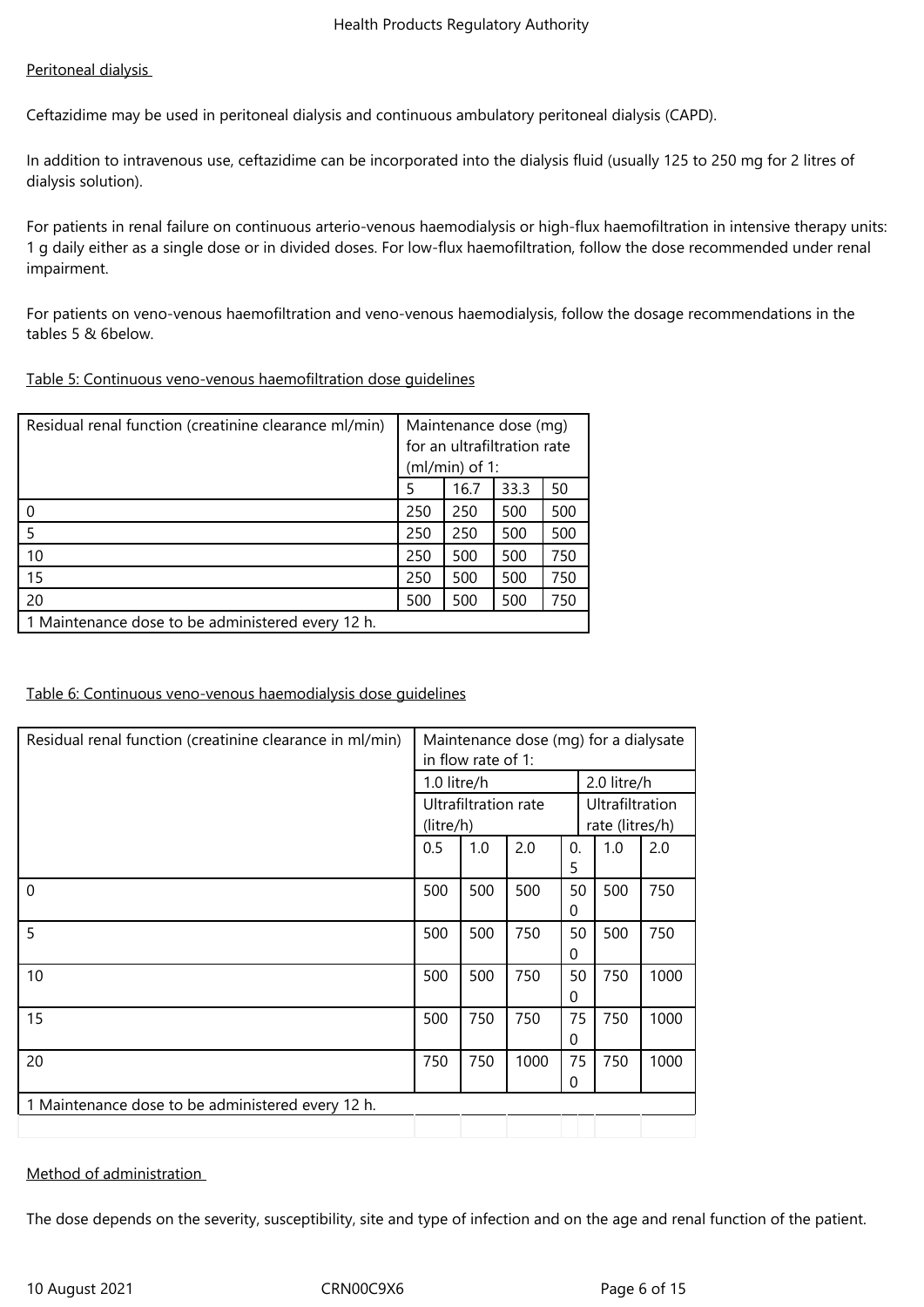#### Health Products Regulatory Authority

Ceftazidime should be administered by intravenous injection or infusion. Ceftazidime solutions may be given directly into the vein or introduced into the tubing of a giving set if the patient is receiving parenteral fluids.

The standard recommended route of administration is by intravenous intermittent injection or intravenous continuous infusion.

## **4.3 Contraindications**

Hypersensitivity to ceftazidime, to any other cephalosporin or to any of the excipients listed in section 6.1.

History of severe hypersensitivity (e.g. anaphylactic reaction) to any other type of beta-lactam antibacterial agent (penicillins, monobactams and carbapenems).

## **4.4 Special warnings and precautions for use**

## **Hypersensitivity**

As with all beta-lactam antibacterial agents, serious and occasionally fatal hypersensitivity reactions have been reported. In case of severe hypersensitivity reactions, treatment with ceftazidime must be discontinued immediately and adequate emergency measures must be initiated.

Before beginning treatment, it should be established whether the patient has a history of severe hypersensitivity reactions to ceftazidime, to other cephalosporins or to any other type of beta-lactam agent. Caution should be used if ceftazidime is given to patients with a history of non-severe hypersensitivity to other beta-lactam agents.

## Spectrum of activity

Ceftazidime has a limited spectrum of antibacterial activity. It is not suitable for use as a single agent for the treatment of some types of infections unless the pathogen is already documented and known to be susceptible or there is a very high suspicion that the most likely pathogen(s) would be suitable for treatment with ceftazidime. This particularly applies when considering the treatment of patients with bacteraemia and when treating bacterial meningitis, skin and soft tissue infections and bone and joint infections. In addition, ceftazidime is susceptible to hydrolysis by several of the extended spectrum beta lactamases (ESBLs). Therefore information on the prevalence of ESBL producing organisms should be taken into account when selecting ceftazidime for treatment.

## Pseudomembranous colitis

Antibacterial agent-associated colitis and pseudo-membranous colitis have been reported with nearly all anti-bacterial agents, including ceftazidime, and may range in severity from mild to life-threatening. Therefore, it is important to consider this diagnosis in patients who present with diarrhoea during or subsequent to the administration of ceftazidime (see section 4.8). Discontinuation of therapy with ceftazidime and the administration of specific treatment for *Clostridium difficile* should be considered. Medicinal products that inhibit peristalsis should not be given.

#### Renal function

Concurrent treatment with high doses of cephalosporins and nephrotoxic medicinal products such as aminoglycosides or potent diuretics (e.g. furosemide) may adversely affect renal function.

Ceftazidime is eliminated via the kidneys, therefore the dose should be reduced according to the degree of renal impairment. Patients with renal impairment should be closely monitored for both safety and efficacy. Neurological sequelae have occasionally been reported when the dose has not been reduced in patients with renal impairment (see sections 4.2 and 4.8).

#### Overgrowth of non-susceptible organisms

Prolonged use may result in the overgrowth of non-susceptible organisms (e.g. Enterococci, fungi) which may require interruption of treatment or other appropriate measures. Repeated evaluation of the patient's condition is essential.

#### Test and assay interactions

Ceftazidime does not interfere with enzyme-based tests for glycosuria, but slight interference (false-positive) may occur with copper reduction methods (Benedict's, Fehling's, Clinitest).

Ceftazidime does not interfere in the alkaline picrate assay for creatinine.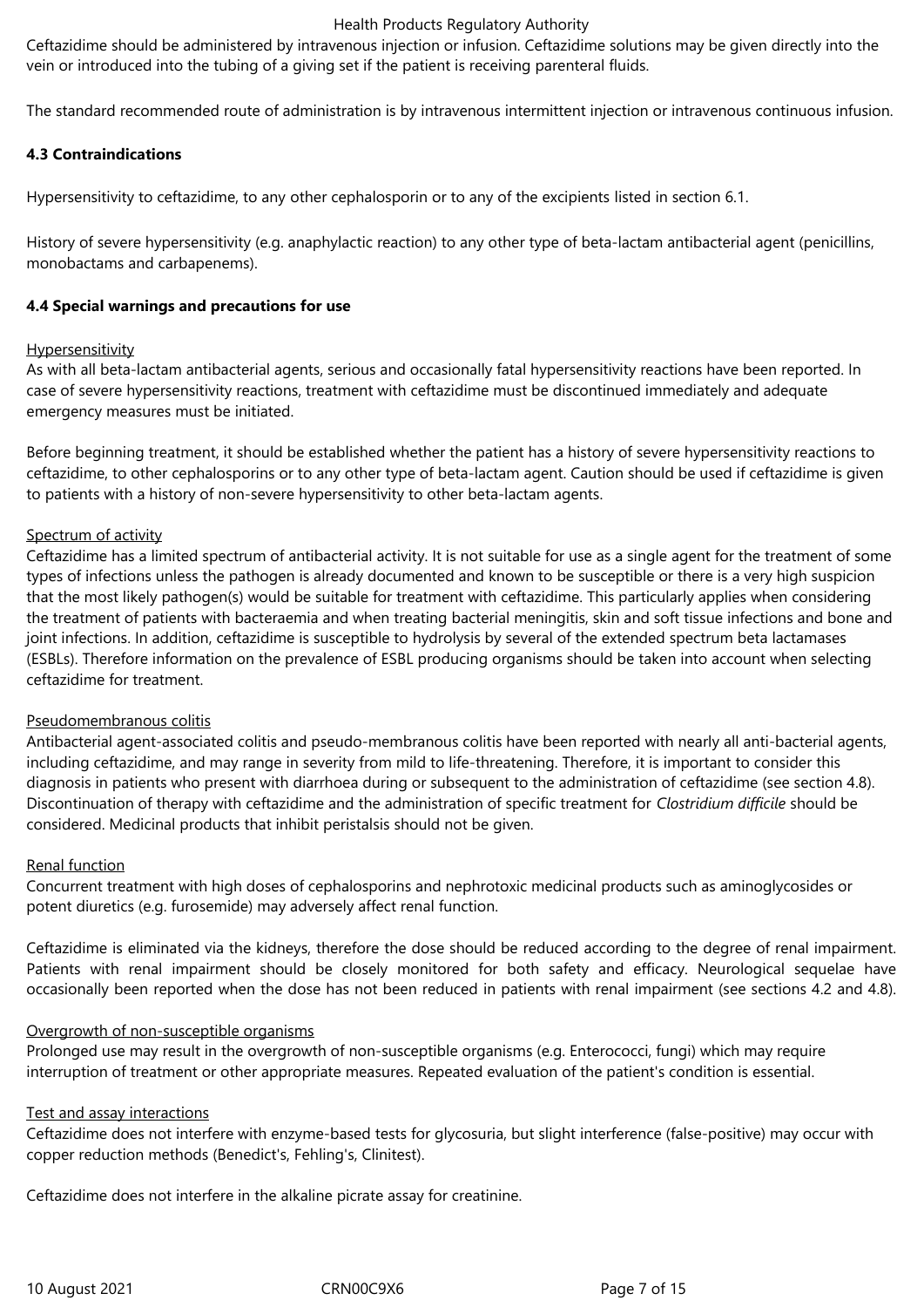## Health Products Regulatory Authority

The development of a positive Coombs' test associated with the use of ceftazidime in about 5% of patients may interfere with the cross-matching of blood.

Sodium content

This medicinal product contains 104mg sodium per 2g vial, equivalent to 5.2% of the WHO recommended maximum daily intake of 2g sodium for an adult.

## **4.5 Interaction with other medicinal products and other forms of interactions**

Interaction studies have only been conducted with probenecid and furosemide. Concurrent use of high doses with nephrotoxic medicinal products may adversely affect renal function (see section 4.4).

Chloramphenicol is antagonistic *in vitro* with Ceftazixime and other cephalosporins. The clinical relevance of this finding is unknown, but if concurrent administration of ceftazidime with chloramphenicol is proposed, the possibility of antagonism should be considered.

## **4.6 Fertility, pregnancy and lactation**

**Pregnancy** 

There are limited amounts of data from the use of ceftazidime in pregnant women. Animal studies do not indicate direct or indirect harmful effects with respect to pregnancy embryonal/foetal development, parturition or postnatal development (see section 5.3).

Ceftazidime should be prescribed to pregnant woman only if the benefit outweighs the risk.

Breast Feeding

Ceftazidime is excreted in human milk in small quantities but at therapeutic doses of ceftazidime no effects on the breast-fed infant are anticipated. Ceftazidime can be used during breast-feeding.

Fertility

No data are available.

## **4.7 Effects on ability to drive and use machines**

No studies on the effects on the ability to drive and use machines have been performed. However, undesirable effects may occur (e.g. dizziness), which may influence the ability to drive and use machines (see section 4.8).

## **4.8 Undesirable effects**

The most common adverse reactions are eosinophilia, thrombocytosis, phlebitis or thrombophlebitis with intravenous administration, diarrhoea, transient increases in hepatic enzymes, maculopapular or urticarcial rash, pain and/or inflammation following intramuscular injection and positive Coomb's test.

Data from sponsored and un-sponsored clinical trials have been used to determine the frequency of common and uncommon undesirable effects. The frequencies assigned to all other undesirable effects were mainly determined using post-marketing data and refer to a reporting rate rather than a true frequency. Within each frequency grouping, undesirable effects are presented in order of decreasing seriousness. The following convention has been used for the classification of frequency:

Very common (≥1/10) Common (≥1/100 to <1/10) Uncommon (≥1/1,000 to <1/100) Rare (≥1/10,000 to <1/1,000) Very rare (<1/10,000) Unknown (cannot be estimated from the available data)

| System Organ<br>Class          | <u>Common</u> | <u>Uncommon</u>                                            | <u>Very rare</u> | <u>Unknown</u> |
|--------------------------------|---------------|------------------------------------------------------------|------------------|----------------|
| Infections and<br>infestations |               | Candidiasis<br>(including<br>vaginitis and oral<br>thrush) |                  |                |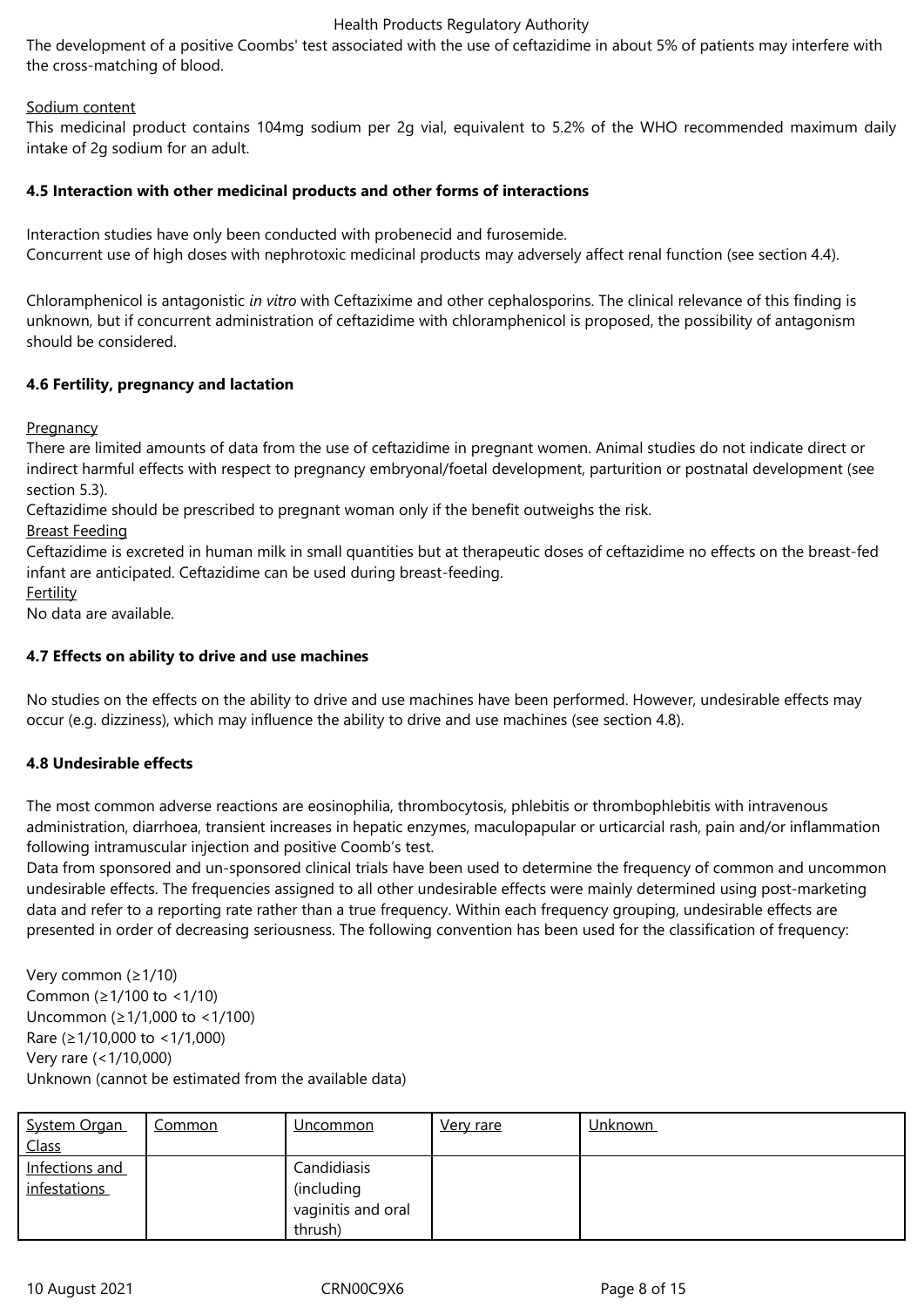| system<br>disorders  |                                       | Thrombocytopenia              |                        |                                                          |
|----------------------|---------------------------------------|-------------------------------|------------------------|----------------------------------------------------------|
| Immune system        |                                       |                               |                        | Anaphylaxis (including bronchospasm                      |
| disorders            |                                       |                               |                        | and/or hypotension) (see section 4.4)                    |
| Nervous system       |                                       | Headache                      |                        | Neurological sequelae <sup>1</sup>                       |
| disorders            |                                       | <b>Dizziness</b>              |                        | Paraesthesia                                             |
| <b>Vascular</b>      | Phlebitis or                          |                               |                        |                                                          |
| disorders            | thrombophlebitis                      |                               |                        |                                                          |
|                      | with intravenous                      |                               |                        |                                                          |
|                      | administration                        |                               |                        |                                                          |
| Gastrointestinal     | Diarrhoea                             | Antibacterial                 |                        | Bad taste                                                |
| disorders            |                                       | agent-associated              |                        |                                                          |
|                      |                                       | diarrhoea and                 |                        |                                                          |
|                      |                                       | colitis2 (see<br>section 4.4) |                        |                                                          |
|                      |                                       | Abdominal pain                |                        |                                                          |
|                      |                                       | Nausea                        |                        |                                                          |
|                      |                                       | Vomiting                      |                        |                                                          |
| <b>Hepatobiliary</b> | Transient                             |                               |                        | Jaundice                                                 |
| disorders            | elevations in one                     |                               |                        |                                                          |
|                      | or more hepatic                       |                               |                        |                                                          |
|                      | enzymes3                              |                               |                        |                                                          |
| Skin and             | Maculopapular or                      | Pruritus                      |                        | Toxic epidermal necrolysis                               |
| subcutaneous         | urticarial rash                       |                               |                        | Stevens-johnson syndrome                                 |
| tissue disorders     |                                       |                               |                        | Erythema multiforme                                      |
|                      |                                       |                               |                        | Angioedema                                               |
|                      |                                       |                               |                        | Drug Reaction with Eosinophilia and<br>Systemic Symptoms |
|                      |                                       |                               |                        | (DRESS) <sup>4</sup>                                     |
| Renal and            |                                       | Transient                     | Interstitial nephritis |                                                          |
| urinary              |                                       | elevations of                 | Acute renal failure    |                                                          |
| disorders            |                                       | blood urea, blood             |                        |                                                          |
|                      |                                       | urea nitrogen                 |                        |                                                          |
|                      |                                       | and/or serum                  |                        |                                                          |
|                      |                                       | creatinine                    |                        |                                                          |
| General              | Pain and/or                           | Fever                         |                        |                                                          |
| disorders and        | inflammation                          |                               |                        |                                                          |
| administration       | after                                 |                               |                        |                                                          |
| site conditions      | intramuscular                         |                               |                        |                                                          |
|                      | injection                             |                               |                        |                                                          |
| Investigations       | Positive Coombs'<br>test <sup>5</sup> |                               |                        |                                                          |

1There have been reports of neurological sequelae including tremor, myoclonia, convulsions, encephalopathy and coma in patients with renal impairment in whom the dose of Ceftazidime has not been appropriately reduced.

2 Diarrhoea and colitis may be associated with Clostridium difficile and may present as pseudomembranous colitis.

3 ALT (SGPT), AST (SOGT), LHD, GGT, alkaline phosphatase.

4 There have been rare reports where DRESS has been associated with ceftazidime.

5 A positive Coombs test develops in about 5% of patients and may interfere with blood cross matching.

## **Reporting of suspected adverse reactions**

Reporting suspected adverse reactions after authorisation of the medicinal product is important. It allows continued monitoring of the benefit/risk balance of the medicinal product. Healthcare professionals are asked to report any suspected adverse reactions via HPRA Pharmacovigilance, Website: www.hpra.ie.

## **4.9 Overdose**

10 August 2021 CRN00C9X6 Page 9 of 15 Overdose can lead to neurological sequelae including en[cephalopath](http://www.hpra.ie/)y, convulsion and coma.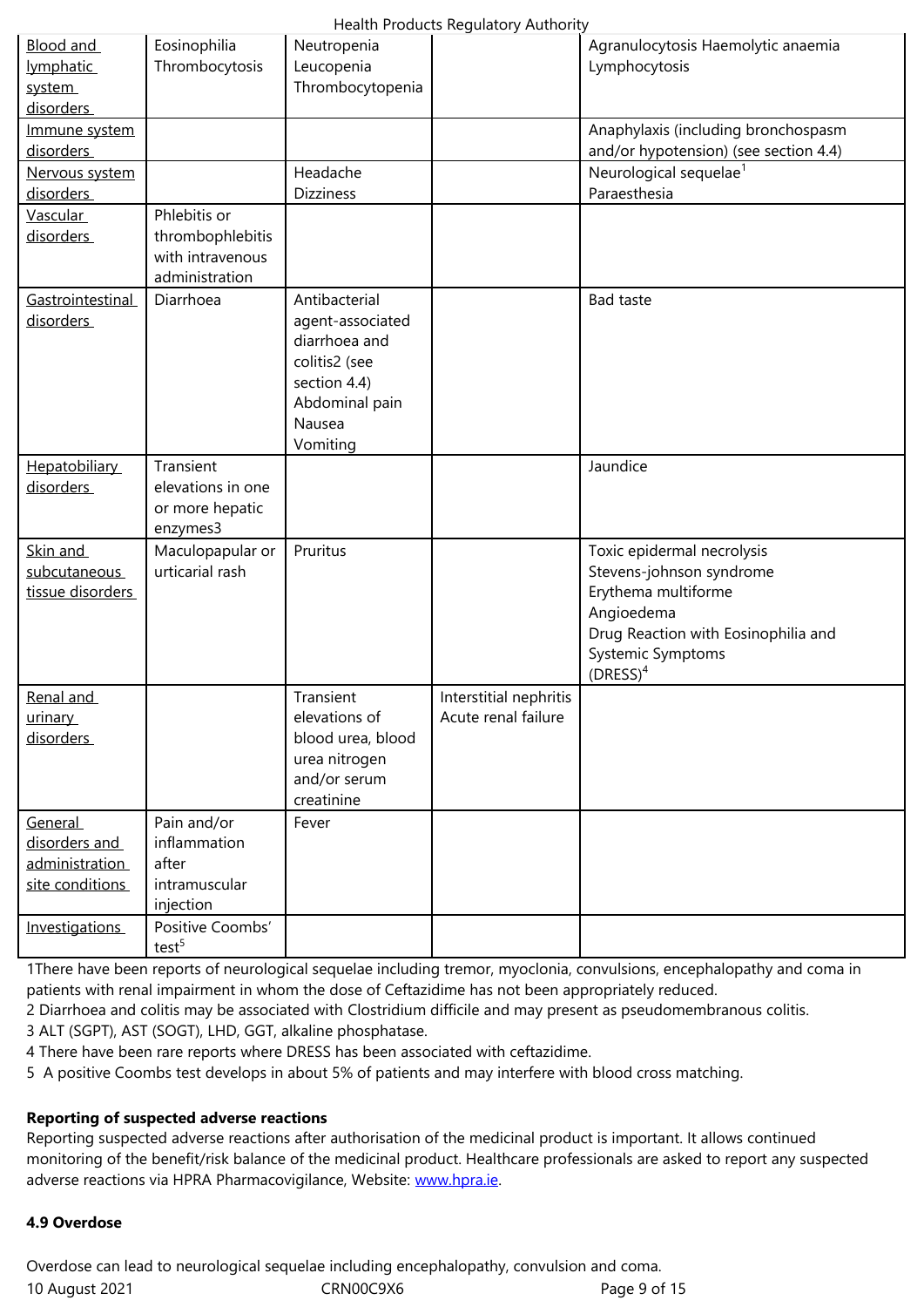Health Products Regulatory Authority

Symptoms of overdose can occur if the dose is not reduced appropriately in patients with renal impairment (see sections 4.2 and 4.4).

Serum levels of ceftazidime can be reduced by haemodialysis or peritoneal dialysis.

## **5 PHARMACOLOGICAL PROPERTIES**

## **5.1 Pharmacodynamic properties**

Pharmacotherapeutic group: Antibacterials for systemic use. Third-generation cephalosporins ATC code: J01DD02. Mechanism of action

Ceftazidime inhibits bacterial cell wall synthesis following attachment to penicillin binding proteins (PBPs). This results in the interruption of cell wall (peptidoglycan) biosynthesis, which leads to bacterial cell lysis and death. PK/PD relationship

For cephalosporins, the most important pharmacokinetic-pharmacodynamic index correlating with in vivo efficacy has been shown to be the percentage of the dosing interval that the unbound concentration remains above the minimum inhibitory concentration (MIC) of ceftazidime for individual target species (i.e. %T>MIC).

## Mechanism of Resistance

Bacterial resistance to ceftazidime may be due to one or more of the following mechanisms:

- hydrolysis by beta-lactamases. Ceftazidime may be efficiently hydrolysed by extended spectrum beta-lactamases (ESBLs), including the SHV family of ESBLs, and AmpC enzymes that may be induced or stably derepressed in certain aerobic Gram-negative bacterial species
- reduced affinity of penicillin-binding proteins for ceftazidime
- outer membrane impermeability, which restricts access of ceftazidime to penicillin binding proteins in Gram-negative organisms.
- bacterial efflux pumps.

## **Breakpoints**

Minimum inhibitory concentration (MIC) breakpoints established by the European Committee on Antimicrobial Susceptibility Testing (EUCAST) are as follows:

| Organism                         | <b>Breakpoints</b><br>(mg/L |         |     |
|----------------------------------|-----------------------------|---------|-----|
|                                  |                             |         | R   |
| Enterobacteriaceae               | ≤ 1                         | $2 - 4$ | > 4 |
| Pseudomonas aeruginosa           | $\leq 8^1$                  |         | > 8 |
| Non-species related breakpoints2 | <4                          | 8       |     |

S=susceptible, I=intermediate, R=resistant.

1The breakpoints relate to high dose therapy  $(2 \text{ g } x \text{ } 3)$ .

2Non-species related breakpoints have been determined mainly on the basis of PK/PD data and are independent of MIC distributions of specific species. They are for use only for species not mentioned in the table or footnotes.

## Microbiological Susceptibility

The prevalence of acquired resistance may vary geographically and with time for selected species and local information on resistance is desirable, particularly when treating severe infections. As necessary, expert advice should be sought when the local prevalence of resistance is such that the utility of ceftazidime in at least some types of infections is questionable

| <b>Commonly Susceptible Species</b> |
|-------------------------------------|
| Gram-positive aerobes:              |
| Streptococcus pyogenes              |
| Streptococcus agalactiae            |
|                                     |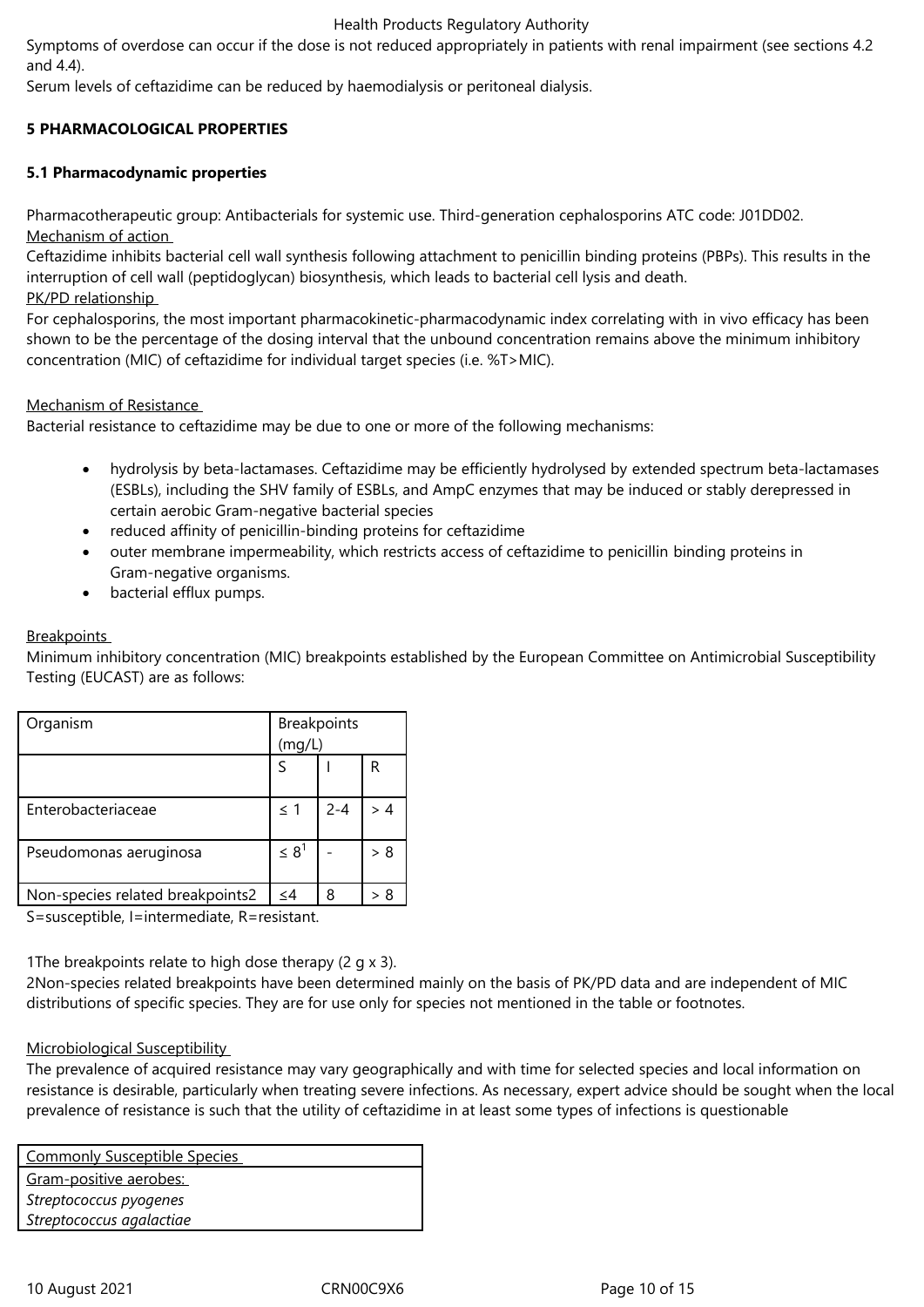| Health Products Regulatory Authority                                                                                                                                                         |
|----------------------------------------------------------------------------------------------------------------------------------------------------------------------------------------------|
| Gram-negative aerobes:                                                                                                                                                                       |
| Citrobacter koseri                                                                                                                                                                           |
| Haemophilus influenzae                                                                                                                                                                       |
| Moraxella catarrhalis                                                                                                                                                                        |
| Neisseria meningitidis                                                                                                                                                                       |
| Pasteurella multocida                                                                                                                                                                        |
| Proteus mirabilis                                                                                                                                                                            |
| Proteus spp. (other)                                                                                                                                                                         |
| Providencia spp.                                                                                                                                                                             |
| Species for which acquired resistance may be a problem                                                                                                                                       |
| Gram-negative aerobes:                                                                                                                                                                       |
| Acinetobacter baumannii+                                                                                                                                                                     |
| Burkholderia cepacia                                                                                                                                                                         |
| Citrobacter freundii                                                                                                                                                                         |
| Enterobacter aerogenes                                                                                                                                                                       |
| Enterobacter cloacae                                                                                                                                                                         |
| Escherichia coli                                                                                                                                                                             |
| Klebsiella pneumoniae                                                                                                                                                                        |
| Klebsiella spp. (other)                                                                                                                                                                      |
| Pseudomonas aeruginosa                                                                                                                                                                       |
| Serratia spp.                                                                                                                                                                                |
| Morganella morganii                                                                                                                                                                          |
| Gram-positive aerobes:                                                                                                                                                                       |
| Staphylococcus aureus£<br>Streptococcus pneumoniae££                                                                                                                                         |
| Viridans group streptococcus                                                                                                                                                                 |
|                                                                                                                                                                                              |
|                                                                                                                                                                                              |
| Gram-positive anaerobes:<br>Clostridium perfringens                                                                                                                                          |
| Peptostreptococcus spp.                                                                                                                                                                      |
| Gram-negative anaerobes:                                                                                                                                                                     |
| Fusobacterium spp.                                                                                                                                                                           |
| Inherently resistant organisms                                                                                                                                                               |
|                                                                                                                                                                                              |
| Gram-positive aerobes:                                                                                                                                                                       |
| Enterococcus spp. including Enterococcus faecalisand Enterococcus faecium                                                                                                                    |
| Listeria spp.                                                                                                                                                                                |
| Gram-positive anaerobes:                                                                                                                                                                     |
| Clostridium difficile                                                                                                                                                                        |
| Gram-negative anaerobes:                                                                                                                                                                     |
| Bacteroides spp. (many strains of Bacteroides fragilisare resistant).                                                                                                                        |
| Others:                                                                                                                                                                                      |
| Chlamydia spp.                                                                                                                                                                               |
| Mycoplasma spp.                                                                                                                                                                              |
| Legionella spp.                                                                                                                                                                              |
| <sup>£</sup> S. aureusthat is methicillin-susceptible are considered to have inherent low susceptibility to ceftazidime. All<br>methicillin-resistant S. aureusare resistant to ceftazidime. |
| <sup>EE</sup> S. pneumoniae that demonstrate intermediate suseptibility or are resistant to penicillin can be expected to demonstrate at                                                     |
| least reduced susceptibility to ceftazidime.                                                                                                                                                 |
|                                                                                                                                                                                              |
| + High rates of resistance have been observed in one or more areas/countries/regions within the EU.                                                                                          |

# **5.2 Pharmacokinetic properties**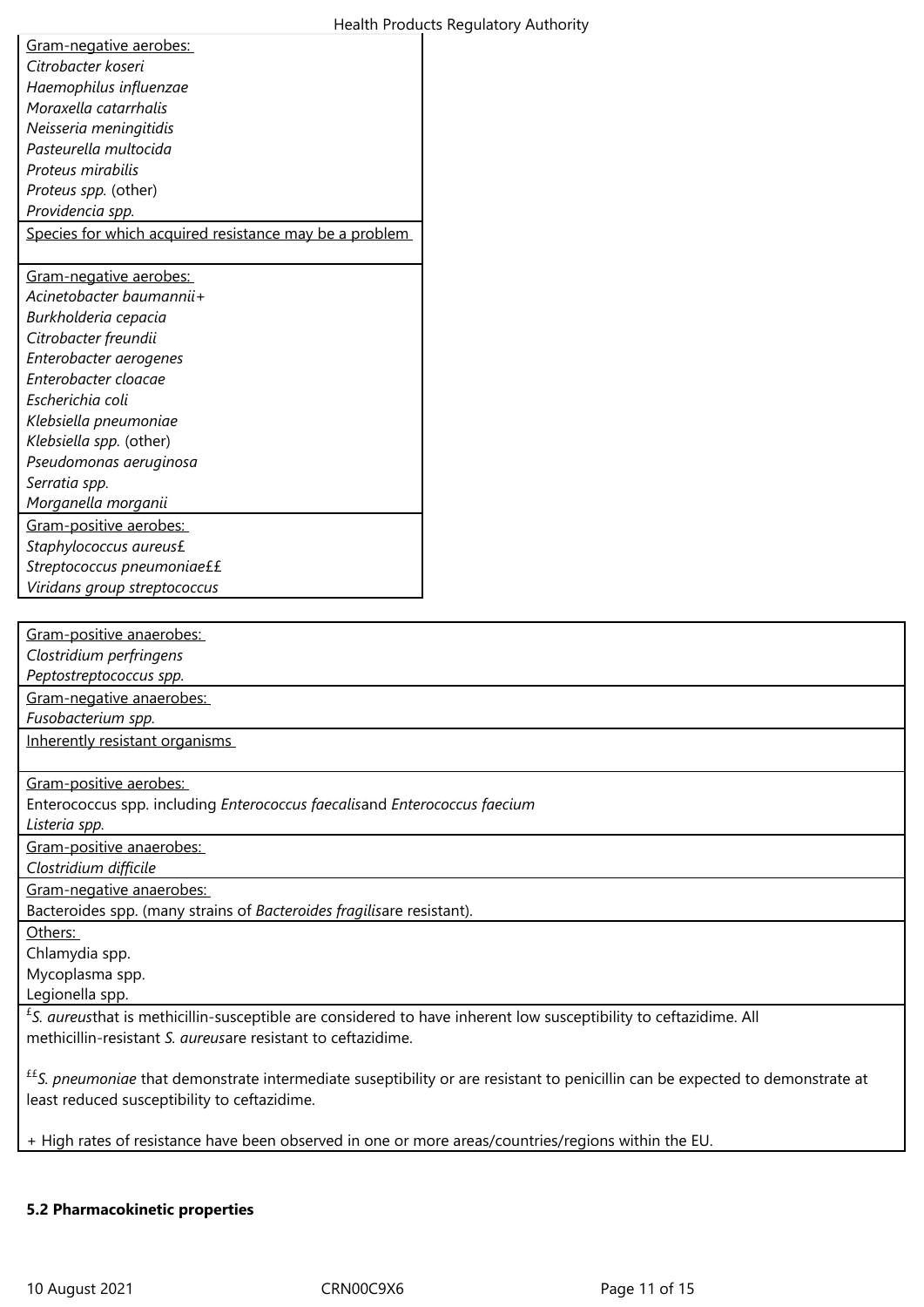# Absorption

After intramuscular administration of 500 mg and 1 g of ceftazidime, peak plasma levels of 18 and 37 mg/l, respectively, are achieved rapidly. Five minutes after intravenous bolus injection of 500 mg, 1 g or 2 g, plasma levels are 46, 87 and 170 mg/l, respectively. The kinetics of ceftazidime are linear within the single dose range of 0.5 to 2 g following intravenous or intramuscular dosing.

**Distribution** 

The serum protein binding of ceftazidime is low at about 10%. Concentrations in excess of the MIC for common pathogens can be achieved in tissues such as bone, heart, bile, sputum, aqueous humour, synovial, pleural and peritoneal fluids. Ceftazidime crosses the placenta readily, and is excreted in the breast milk. Penetration of the intact blood-brain barrier is poor, resulting in low levels of ceftazidime in the CSF in the absence of inflammation. However, concentrations of 4 to 20 mg/l or more are achieved in the CSF when the meninges are inflamed.

Biotransformation

Ceftazidime is not metabolised Elimination

After parenteral administration plasma levels decrease with a half-life of about 2 h. Ceftazidime is excreted unchanged into the urine by glomerular filtration; approximately 80 to 90% of the dose is recovered in the urine within 24 h. Less than 1% is excreted via the bile.

Special patient populations

Renal impairment

Elimination of ceftazidime is decreased in patients with impaired renal function and the dose should be reduced (see section 4.2).

Hepatic impairment

The presence of mild to moderate hepatic dysfunction had no effect on the pharmacokinetics of ceftazidime in individuals administered 2 g intravenously every 8 hours for 5 days, provided renal function was not impaired (see section 4.2). Elderly

The reduced clearance observed in elderly patients was primarily due to age-related decrease in renal clearance of ceftazidime. The mean elimination half-life ranged from 3.5 to 4 hours following single or 7 days repeat BID dosing of 2 g IV bolus injections in elderly patients 80 years or older.

Paediatric population

The half-life of ceftazidime is prolonged in preterm and term neonates by 4.5 to 7.5 hours after doses of 25 to 30 mg/kg. However, by the age of 2 months the half-life is within the range for adults.

# **5.3 Preclinical safety data**

Non-clinical data reveal no special hazard for humans based on studies of safety pharmacology, repeat dose toxicity, genotoxicity, toxicity to reproduction. Carcinogenicity studies have not been performed with ceftazidime.

# **6 PHARMACEUTICAL PARTICULARS**

## **6.1 List of excipients**

Sodium carbonate (anhydrous sterile)

## **6.2 Incompatibilities**

In the absence of compatibility studies, this medicinal product must not be mixed with other medicinal products.

Ceftazidime is less stable in Sodium Bicarbonate Injection than other intravenous fluids. It is not recommended as a diluent.

Ceftazidime and aminoglycosides should not be mixed in the same giving set or syringe.

Precipitation has been reported when vancomycin has been added to ceftazidime in solution. Therefore, it would be prudent to flush giving sets and intravenous lines between administration of these two agents. Ceftazidime is incompatible with aminophylline. There is a possible incompatibility with pentamide.

## **6.3 Shelf life**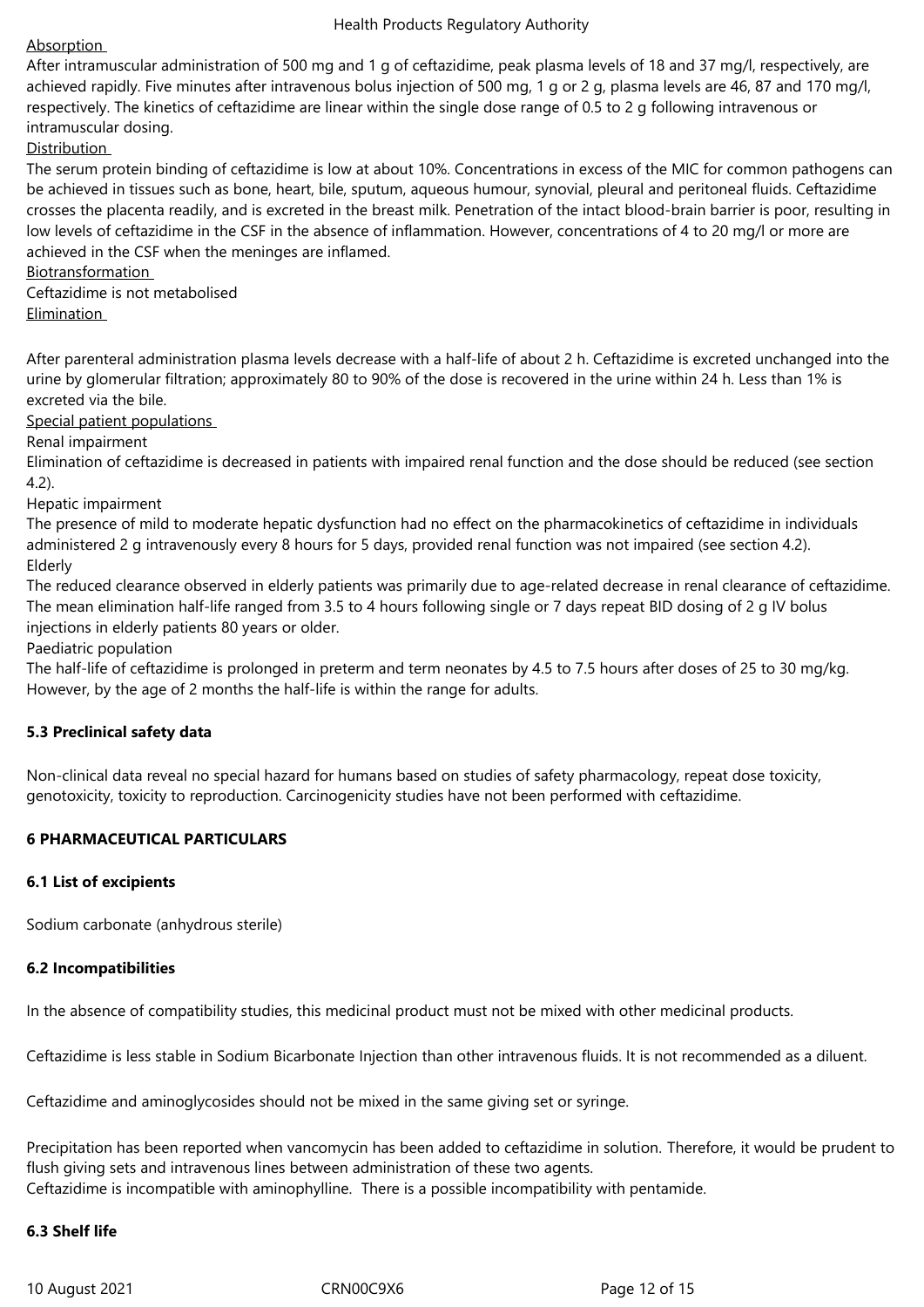Unopened - 3 years.

For reconstituted solution, chemical and physical in-use stability has been demonstrated for eight hours at 25 $\degree$ C and 24 hours at 4°C. From a microbiological point of view, once opened, the product should be used immediately. If not used immediately, in-use storage times and conditions prior to use are the responsibility of the user and would normally not be longer than 24 hours at 2-8°C, unless reconstitution has taken place in controlled and validated aseptic conditions.

#### **6.4 Special precautions for storage**

Unopened: Do not store above 25°C. Keep the vials in the outer carton. After reconstitution: Store at 2-8°C. (See 6.3 shelf life)

## **6.5 Nature and contents of container**

Packs of one, five or ten Type II colourless glass 50 ml vials stoppered with coated rubber stopper, capped with flip-off cap.

Not all pack sizes may be marketed.

## **6.6 Special precautions for disposal of a used medicinal product or waste materials derived from such medicinal product and other handling of the product**

For single use. Discard any unused contents.

Instructions for reconstitution: See table for addition volumes and solution concentrations, which may be useful when fractional doses are required.

#### PREPARATION OF SOLUTION

| <b>INTRAVENOUS BOLUS</b> |                     |                                         |                                      |                                         |                                            |
|--------------------------|---------------------|-----------------------------------------|--------------------------------------|-----------------------------------------|--------------------------------------------|
| Strength                 | <b>Diluent</b>      | Amount of<br>diluentto be<br>added (ml) | Approximate<br>concentration (mg/ml) | Approximate<br>available<br>volume (ml) | Approximate<br>displacement<br>volume (ml) |
|                          | Water for Injection | $10 \text{ ml}$                         | 172                                  | $11.6$ ml                               | $1.6$ ml                                   |

| <b>INTRAVENOUS</b><br><b>INFUSION</b> |                                                                        |                                             |                                         |                                                      |                                            |
|---------------------------------------|------------------------------------------------------------------------|---------------------------------------------|-----------------------------------------|------------------------------------------------------|--------------------------------------------|
| Strength                              | Diluent<br>(See full list of<br>compatible<br>diluents below<br>table) | Amount of<br>diluentto be<br>added $(mI)^*$ | Approximate<br>concentration<br>(mq/ml) | Approximate<br>available volume<br>(m <sub>l</sub> ) | Approximate<br>displacement<br>volume (ml) |
| 2g                                    | 0.9% sodium<br>chloride                                                | 50 ml                                       | 39                                      | 51.5 ml                                              | $1.5$ ml                                   |
|                                       | 5% glucose                                                             | 50 ml                                       | 39                                      | 51.9 ml                                              | $1.9$ ml                                   |

#Note: addition should be in two stages. See preparation for intravenous infusion instructions below.

#### Compatible diluents for intravenous infusion

Ceftazidime at concentrations between 1 mg/ml and 40 mg/ml is compatible with the following diluent solutions for intravenous infusion preparation:

Sodium Chloride 0.9% Ringer Solution Ringer Lactate Solution Glucose 5% Glucose 10% Glucose 5% and Sodium Chloride 0.9%

10 August 2021 CRN00C9X6 Page 13 of 15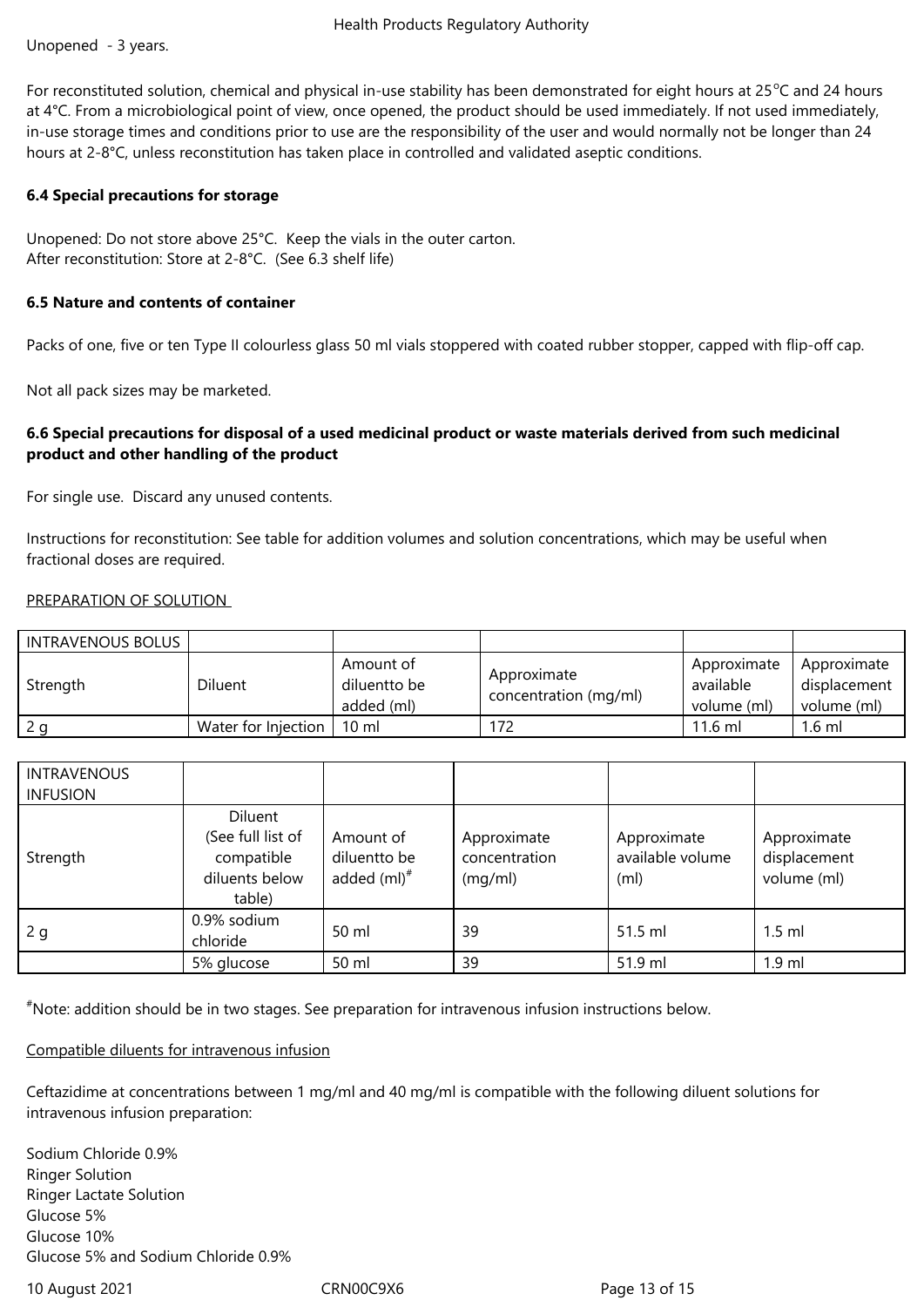Glucose 5% and Sodium Chloride 0.45% Glucose 5% and Sodium Chloride 0.2% Dextran 40%/10% and Sodium Chloride 0.9% Dextran 70%/6% and Sodium Chloride 0.9%

Solutions range from light yellow to amber depending on concentration, diluent and storage conditions used.

All sizes of vials as supplied are under reduced pressure. As the product dissolves, carbon dioxide is released and a positive pressure develops. For ease of use, it is recommended that the following techniques of reconstitution are adopted.

## Preparation of solution for bolus injection:

1. Insert the syringe needle through the vial closure and inject 10ml of Water for Injection. The vacuum may assist entry of the diluent. Remove the syringe needle.

Shake to dissolve: carbon dioxide is released and a clear solutionwill be obtained in about 1 to 2 minutes. Invert the vial. With the syringe plunger fully depressed, insert the needle through the vial closure and withdraw the total volume of solution into the syringe (the pressure in the vial may aid withdrawal). Ensure that the needle remains within the solution and does not enter the head space. The withdrawn solution may contain small bubbles of carbon dioxide; they may be disregarded.

These solutions may be given directly into the vein or introduced into the tubing of a giving set if the patient is receiving parenteral fluids.

Preparation of solution for intravenous infusion:

Prepare using a total of 50 ml of compatible diluent, added in TWO stages as follows:

1. Insert the syringe needle through the vial closure and inject 10 ml of Water for Injection or one of the compatible diluent solutions for intravenous infusionpreparation to reconstitute. The vacuum may assist entry of the diluent. Remove the syringe needle.

2. Shake to dissolve: carbon dioxide is released and a clear solution obtained in about 1 to 2 minutes.

3. Do not insert a gas relief needle until the product has dissolved. Insert a gas relief needle through the vial closure to relieve the internal pressure.

4. Transfer the reconstituted solution to the final delivery vehicle (e.g. mini-bag or burette-type set) and add 40 ml of compatible diluent\* to make up a total volume of approximately 50 ml and administer by slow intravenous infusion over 20 to 30 minutes.

\* For the second stage of preparation use Sodium Chloride 0.9%, Glucose 5% or one of the listed compatible diluent solutions for intravenous infusion preparation, as Water for Injection produces hypotonic solutions when used at higher concentrations.

Ceftazidime at concentrations between 1 mg/ml and 40 mg/ml is compatible with the diluent solutions for intravenous infusion preparation listed above.

NOTE: To preserve product sterility, it is important that a gas relief needle is not inserted through the vial closure before the product has dissolved.

## **7 MARKETING AUTHORISATION HOLDER**

Pinewood Laboratories Ltd, Ballymacarbry Clonmel Co. Tipperary Ireland

# **8 MARKETING AUTHORISATION NUMBER**

PA0281/224/002

# **9 DATE OF FIRST AUTHORISATION/RENEWAL OF THE AUTHORISATION**